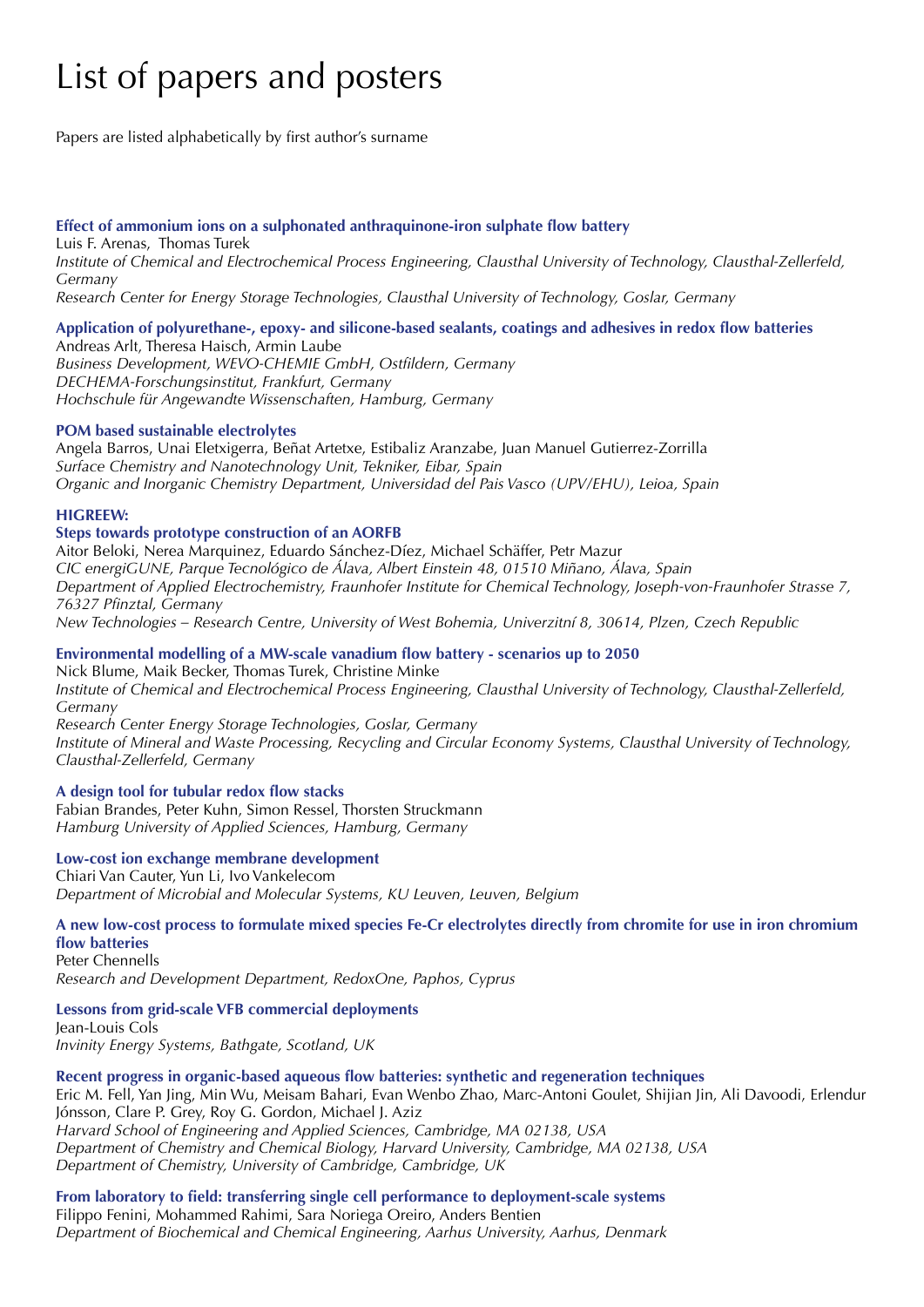## **Progress in the development of an electrically rechargeable zinc-air flow battery with a two-electrode setup**

Sascha Genthe, Ulrich Kunz, Thomas Turek *Institute of Chemical and Electrochemical Process Engineering, Clausthal University of Technology, D-38678 Clausthal-Zellerfeld, Germany*

# **Shapes, magnitudes and effects of differential pressure-induced membrane deformations in flow batteries**

Jan Girschik, Leonie Sara Plaga, Arkadi Hahn, Anna Grevé, Christian Doetsch *Electrochemical Energy Storage, Fraunhofer Institute for Environmental, Safety and Energy Technology UMSICHT, Oberhausen, Germany*

#### **How do we achieve more scale in the flow battery industry?**

Alan Greenshields, Julian Tanner *ESS Inc, Wilsonville, Oregon, USA Tuva Partners, London, UK*

**Energy in a bottle - flow battery hibernation**  Steven Hickey

*Redflow, Brisbane, Australia*

#### **Identifying market opportunities and enablers for vanadium flow batteries**

John Hilbert III, Mikhail Nikomarov, Pritil Gunjan, Maria Chavez, Dan Power *Vanitec Bushveld Energy*

*Guidehouse Insights* **Performance limitations of the Hydrogen-X flow batteries** 

Yohanes Antonius Hugo, Wiebrand Kout *Elestor B.V., 6812 AR Arnhem, the Netherlands*

#### **The demonstration and operation of a vanadium flow battery system for renewable energy integration**

Jeehyang Huh, Shin Han *H2, Inc., Daejeon, Republic of Korea*

#### **Correlating observables for state of charge and state of health monitoring and crossover modelling of vanadium redox flow batteries**

Niklas Janshen, Antonio Chica Lara, Thorsten Struckmann *Hamburg University of Applied Sciences, Hamburg, Germany Instituto de Tecnología Química, Universitat Politècnica de València, Spain*

#### **Novel organic cathode materials for aqueous flow battery**

Atsushi Kaiho, Shinya Nagatsuka and Go Mizutani *Nippon Kayaku Co., Ltd, Tokyo, Japan*

**Detailed model of a vanadium flow battery with the focus on porous separators and crossover mechanisms** 

Alexander Kubicka, Thomas Turek *Institute of Chemical and Electrochemical Process Engineering, Clausthal University of Technology, Clausthal-Zellerfeld, Germany.*

#### **In situ and in operando detection of redox reactions during vanadium transport in ion exchange membranes** Torben Lemmermann, Maik Becker, Thomas Turek, Ulrich Kunz

*Institute of Chemical and Electrochemical Process Engineering, Clausthal University of Technology, 38678 Clausthal-Zellerfeld, Germany*

*Research Center Energy Storage Technologies (EST), Clausthal University of Technology, Am Stollen 19A, 38640, Goslar, Germany*

**Demonstration of a near-neutral Fe-Cr flow battery: IMABATTERY®** 

Liyu Li, Qingtao Luo, and Qinqing Shi *Cougar Creek Technologies, LLC. Kirkland, WA USA*

## **Comparison study of vanadium flow battery systems from different manufacturers**

Yifeng Li, Thomas Lüth *J.M. Voith SE & Co. KG, St. Pöltener Straße 43, 89522 Heidenheim, Germany*

#### **Off-grid renewable energy storage in an iron chromium flow battery for the South African energy storage sector**  Nico Mans, Henning Krieg, Dolf Bruinsma and Derik van der Westhuizen *Hydrometallurgy Group, Chemical Resource Beneficiation, North-West University, Potchefstroom 2520, South Africa Bruinsma Solutions, Potchefstroom 2520, South Africa*